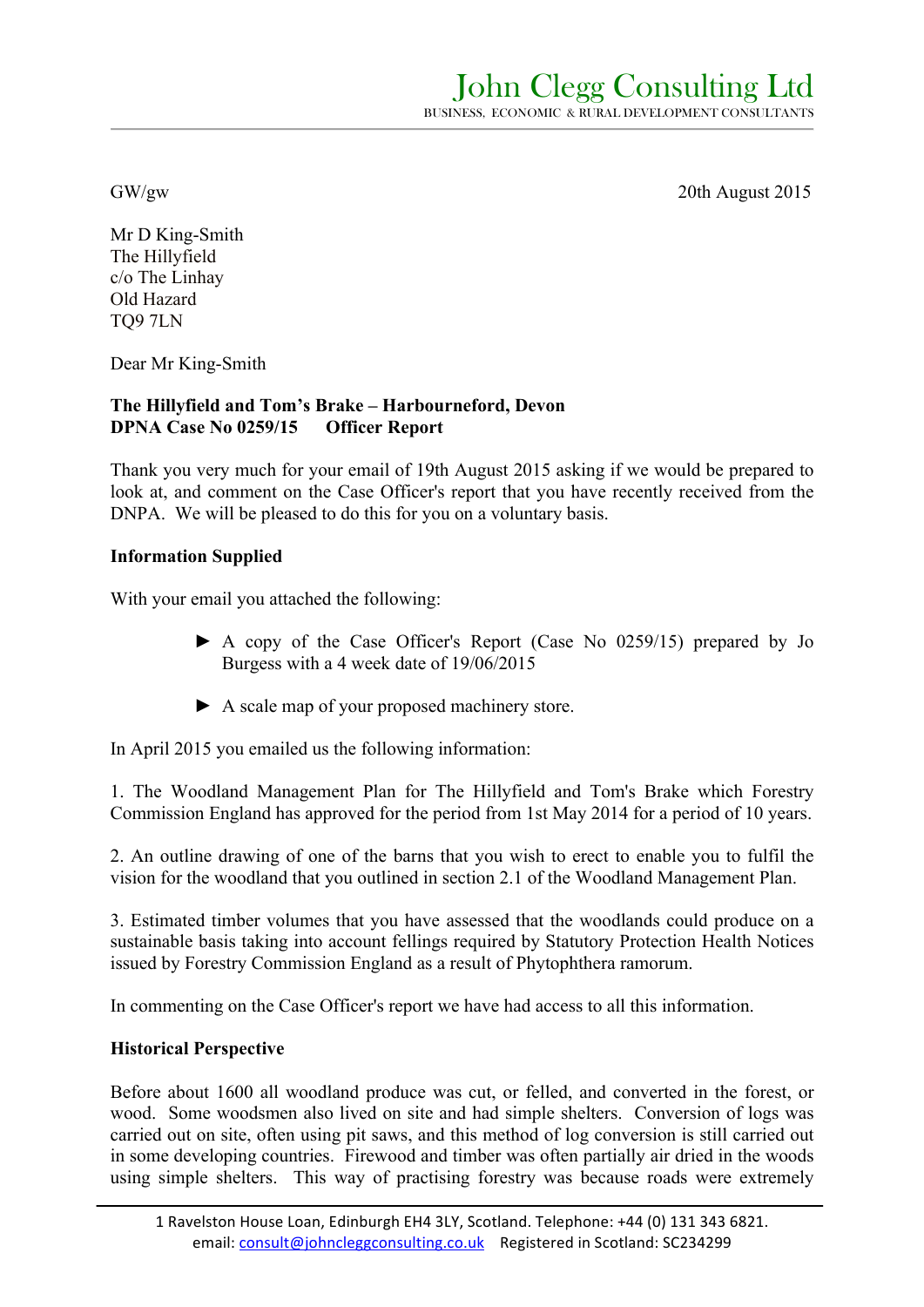poor, carts were horse drawn and forestry tools were very basic. Changes in the practice of forestry first began to occur when John Evelyn published his book called 'Sylva' in 1664. The industrial revolution in the 18th and 19th centuries started to increase the rate of change in forestry with more machinery, better roads and the development of sawmills which drew in logs from the surrounding areas on the basis that this was more cost efficient. That trend has continued to this day with large modern mills being developed and drawing in logs over long distances using large modern trucks with trees being felled by large highly mechanised harvesters operated by skilled operators living in places often distant from the site.

Looking at your proposals for developing The Hillyfield in the historical context outlined above, it appears that you are wishing to manage your woods in much the same way that was practised for 1600 or 1700 years. The Case Officer's comments, about how he feels you should practise forestry at The Hillyfield, seems to reflect a view that forestry can only be carried out using a supply chain suited for modern industrial wood processing and this includes firewood. The structure of the present dominant wood supply chain is therefore relatively new and reflects developments mostly in the last 100 to 200 years.

I would suggest there is a place for both traditional forestry and commercial / industrial forestry practices; they are not mutually exclusive, and The Hillyfield is a good example of where forestry can be practised largely as it was for some 1600 years, although with some more modern equipment than pit saws! I feel your case would be a good way for the DNPA to demonstrate that it supported traditional ways of practising forestry rather than simply supporting the way modern industrial forestry is practised.

# **Necessity to Store Wood under Cover**

The Case Officer states (p3) that in the Authority's view it is not necessary to store timber under cover, although they recognise it is desirable to do so. There is no information provided by the Case Officer to support his statement, or his experience with drying, using or marketing timber so it is difficult to respond to it.

Our assessment of the situation is that:

- There is long historical precedence for handling timber the way you are proposing (see above)
- Removing wood off site while wet means that the material would put more pressure on roads as almost half the weight of the wood will involve transporting water. (Moisture content of a log at time of felling is approx 50% and when left to air dry it will be about 25% moisture content).
- Keeping the material on site means that it can be monitored by the owner more carefully and there is greater security
- There seems to be no justification provided in the Case Officer's report for a woodland owner to be forced to find (buy or lease) another site to store wood while it dries. There is also no certainty that the local people, or the DNPA, would find a firewood or timber storage building on that site any more acceptable than at The Hillyfield.

<sup>1</sup> Ravelston House Loan, Edinburgh EH4 3LY, Scotland. Telephone: +44 (0) 131 343 6821. email: consult@johncleggconsulting.co.uk Registered in Scotland: SC234299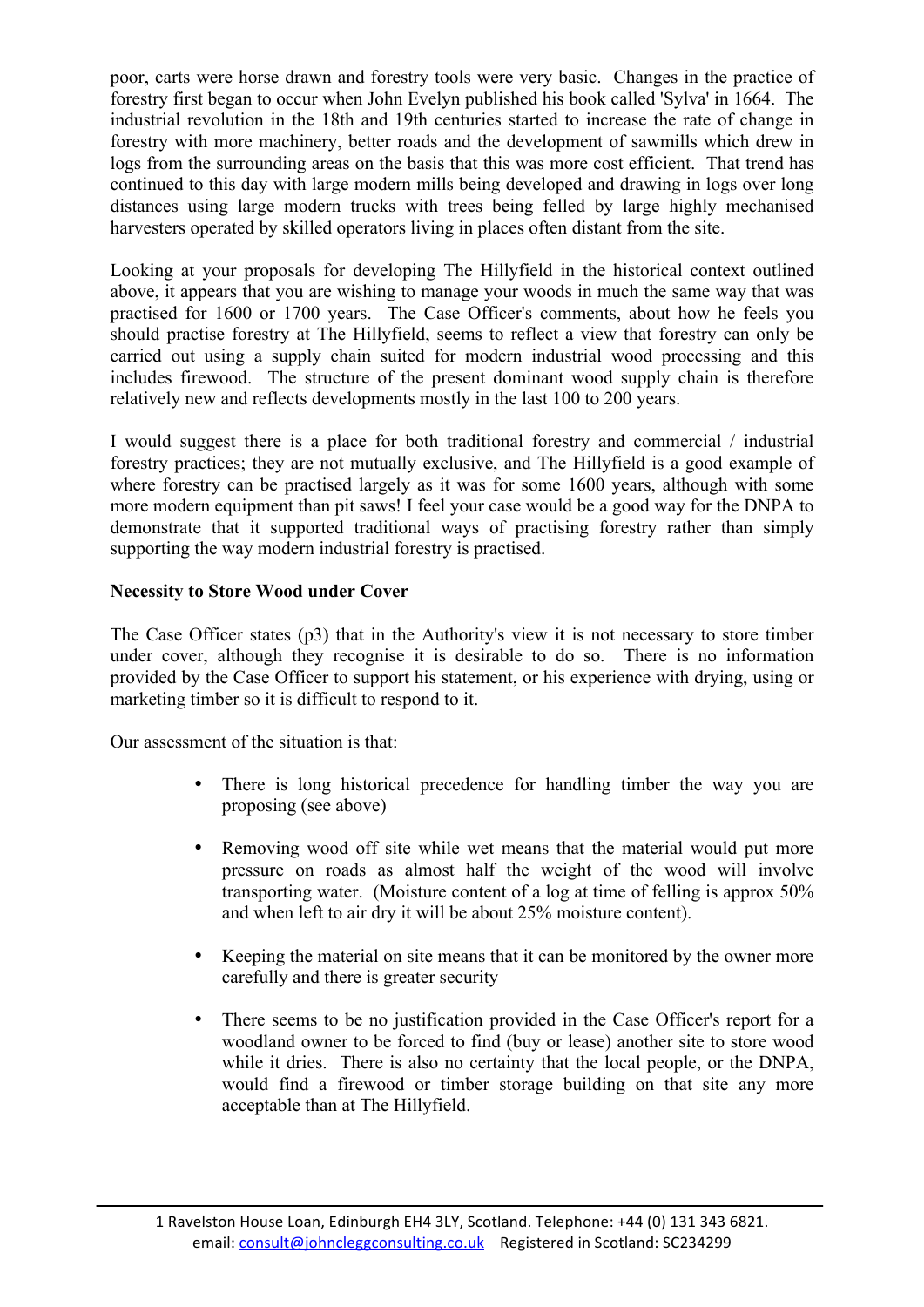# **Size of Buildings**

We would support the Case Officer's statement that the size of any buildings should only be sufficient for activities that will take place at The Hillyfield.

**Tool & Machinery Store:** We have previously commented that we felt that all the equipment on the list that you sent us in May was justifiable for the management of the woods, apart from one quad bike. We see no reason to change our assessment. You have also sent us a hand drawn plan of your proposed building (10 m x 14 m) showing how you envisage all the equipment would be stored in the building. There appears to be no spare space so we can only conclude that it is appropriate for the purpose of storing all the equipment you need to manage the woods.

**Air Drying 'Pole Barn':** The Case Officer states that my support for constructing this building is based on the woodland produce expected to come from the woods based on information in the Woodland Management Plan that runs to 2024. That is correct. It must be appreciated that it is difficult to forecast what woodland produce will be produced in 2025 and beyond, but any felling Licence or Woodland Management plan under present legislation requires almost all areas to be replanted after felling. Most woodland owners who actively manage their woods, and the Forestry Commission, aim for woods to be managed on a sustainable basis. The aim as far as possible is to have a balance of age classes. This can take up to 100 years to achieve in some circumstances. In a small wood, such as The Hillyfield and with an owner interested in woodland management like yourself, it is possible to start thinning woods after about 10 - 15 years and using the produce for firewood, so there is every prospect of continuous sustainable production from The Hillyfield for years to come.

Air drying can be a slow process and self evidently very much depends on the weather. In some weather and timber market conditions it may be necessary to store one or more year's production in the 'Pole Barn' so annual production of produce is not necessarily a guide to setting a minimum size for the building.

### **Building Structure**

We are not qualified to comment on the structure of the buildings, but if the materials are produced from locally sourced materials this would have historical precedence and it would be a more environmentally appropriate solution than any alternatives.

### **Access**

The Officer Report states that 'there is no appropriate access to the site to remove timber products' and 'there is no means by which to extract timber from the plantation and no ability to transport the sawn timber or firewood to the market'. We are not able to make a site visit so we are not qualified to make any definitive comments about the statements made by the Officer. However we understand from you that the access gateway is restricted to 8ft 4inches.

In our view the present gateway should be wide enough to allow use by a regular sized tractor with trailer - as well as a small firewood delivery truck. It would certainly not be suitable, or useable, by large modern timber trucks. This would suggest that the present access is suitable for the scale of forestry that you would like to practise at The Hillyfield with log conversion and firewood production on site. It would definitely not be suitable for the type of industrial